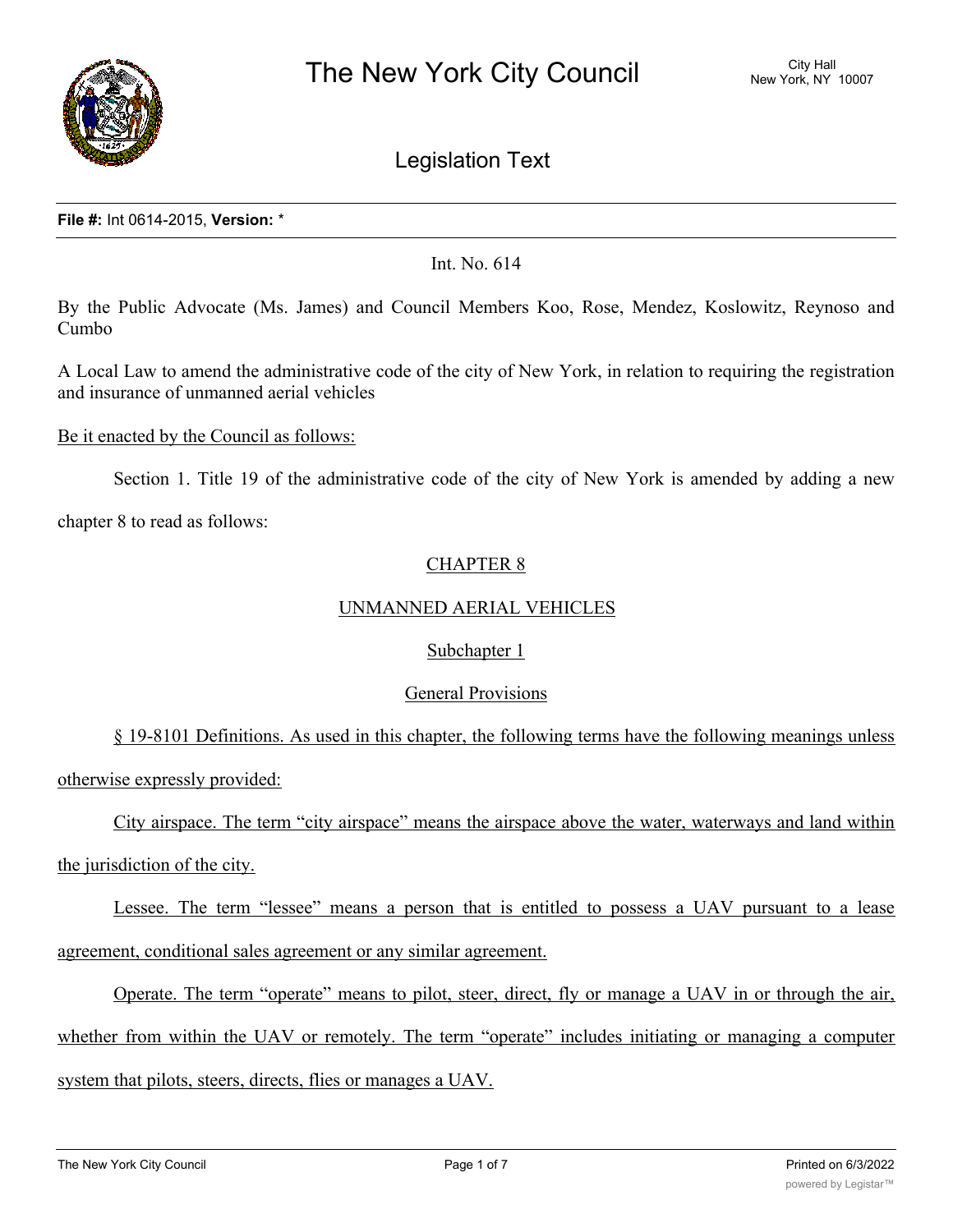Owner. The term "owner" means a person that holds legal title to a UAV.

Toy aircraft. The term "toy aircraft" means (a) a glider or hand-tossed UAV that is not designed for and

is incapable of sustained flight or (b) a UAV that is capable of sustained flight and is controlled by means of a

physical attachment such as a string or wire. The term "toy aircraft" does not include a radio-controlled UAV.

UAV. The term "UAV" is an acronym that means unmanned aerial vehicle.

UAV-related incident. The term "UAV-related incident" means a collision, accident or near miss

involving one or more UAVs.

Unmanned aerial vehicle. The term "unmanned aerial vehicle" means a vehicle capable of flight without a human pilot on board that is operated either autonomously by computers or by an individual from outside the vehicle.

## Subchapter 2

## Registration and Insurance

§ 19-8201 Definitions. § 19-8202 Registration. § 19-8203 Fee. § 19-8204 Term. § 19-8205 Insurance. § 19-8206 Identification tag. § 19-8207 Exemptions. § 19-8208 Penalties. § 19-8209 Seizure. § 19-8210 Enforcement. § 19-8211 Rules. § 19-8212 Reporting.

§ 19-8201 Definitions. As used in this subchapter, the following term has the following meaning:

False identification tag. The term "false identification tag" means an identification tag that was not issued by the department or that was issued by the department for a UAV other than the UAV to which it is

affixed.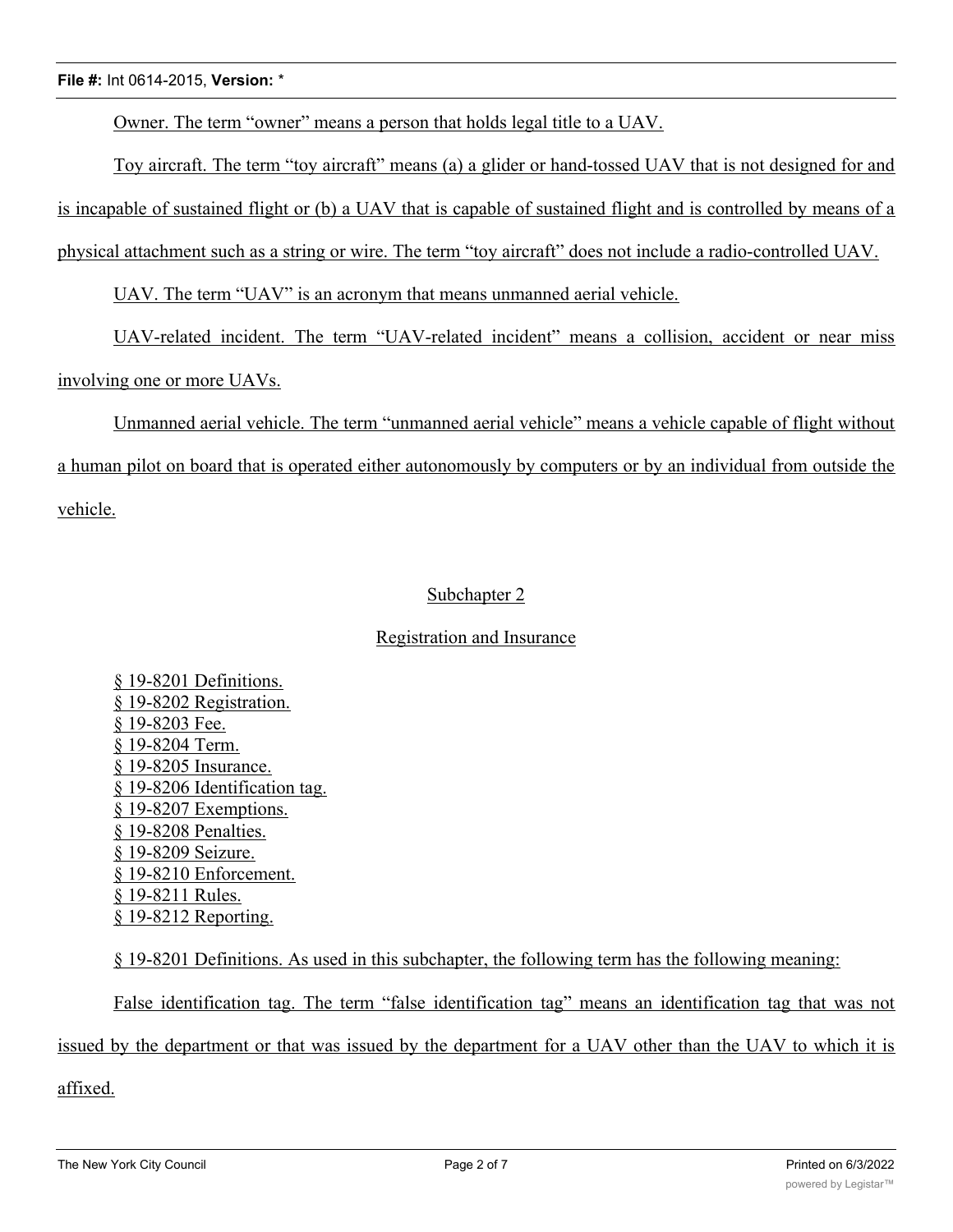§ 19-8202 Registration. a. It is unlawful to operate a UAV in city airspace unless such UAV is registered with the department.

b. Each owner shall register, in the manner prescribed by the commissioner, each UAV belonging to such owner that will be operated in city airspace. Each owner shall provide the name, address and telephone number of the owner and, if applicable, the lessee of the UAV being registered and the make, model and serial number of such UAV. Each owner shall furnish proof of insurance as required by section 19-8205. Each owner also shall indicate whether such UAV has previously been registered with the department, including by a prior owner or lessee, and if so shall provide the unique number or other identifier assigned to such UAV by the commissioner pursuant to the previous registration. Where an owner is unable to provide the serial number of a UAV, the commissioner shall specify alternative identifying information that the owner shall provide to satisfy the requirements of this subdivision.

c. Within fourteen days of any change in the information provided to the department pursuant to this section, the owner of the UAV for which such information has changed shall report such change to the department in a manner prescribed by the commissioner.

d. Each owner seeking to renew a registration pursuant to this section shall submit a new registration form under subdivision b of this section and shall meet all other requirements for a new UAV registration, except that the commissioner may specify a renewal fee that is different from the fee for a new registration and may permit an owner that renews a UAV registration to use the same identification tag that was issued with the original registration pursuant to section 18-8206 where such identification tag is in good condition.

§ 19-8203 Fee. An owner registering a UAV shall pay a fee, as prescribed by the commissioner. The commissioner may prescribe a renewal fee that is different from the fee for a new registration.

§ 19-8204 Term. A registration pursuant to this subchapter is valid for two years.

§ 19-8205 Insurance. a. It is unlawful to operate a UAV in city airspace unless such UAV is insured under a policy of liability insurance that insures the owner, any lessee and any operator of the UAV and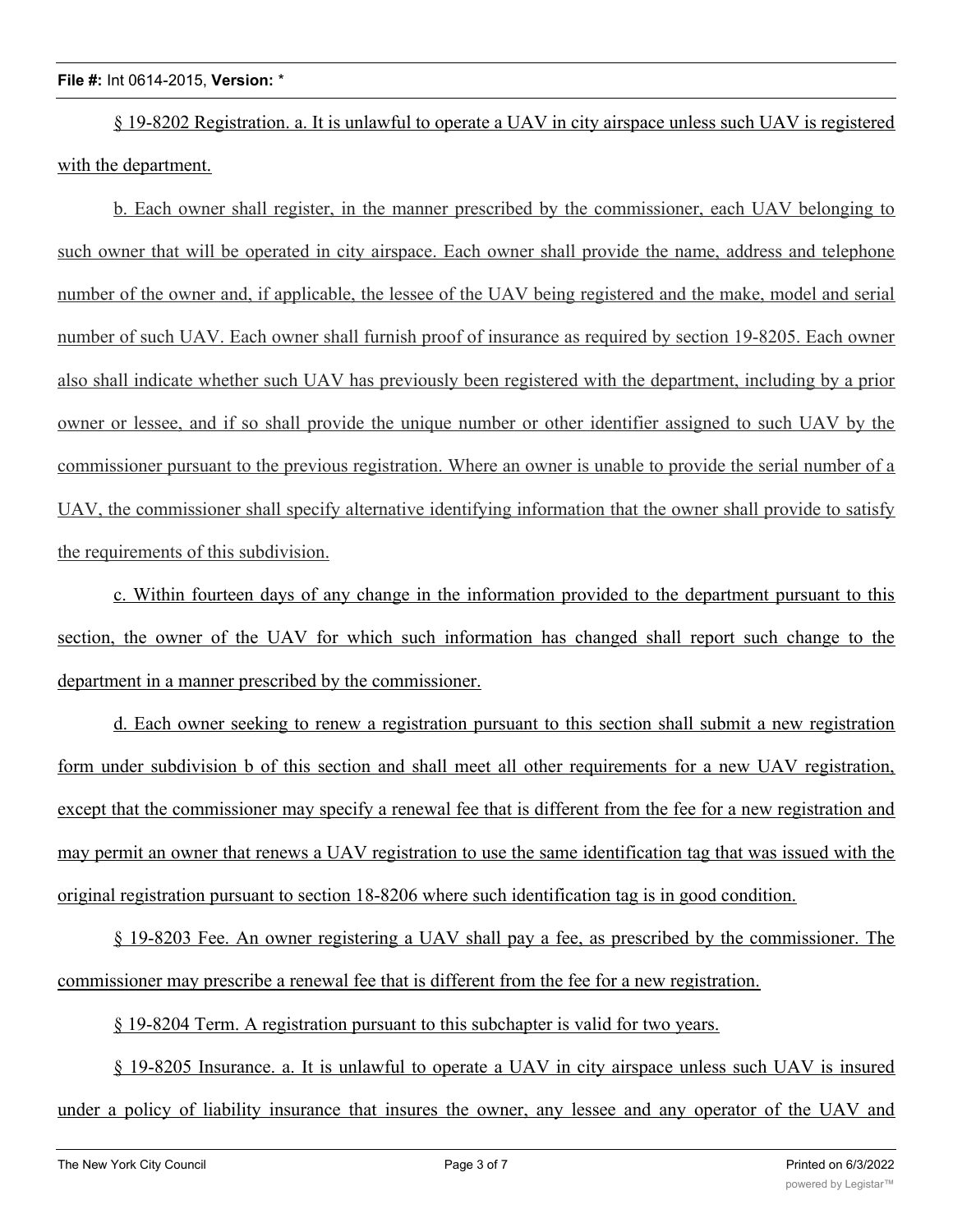provides, at minimum, the following protection:

1. For personal injury or death of one person, one hundred thousand dollars (\$100,000);

2. For personal injury or death to more than one person in one accident, three hundred thousand dollars

(\$300,000), with a maximum of one hundred thousand dollars (\$100,000) for each person; and

3. For property damage, fifty thousand dollars (\$50,000).

b. Each policy of liability insurance maintained pursuant to this section shall name the city as an insured party.

c. Each UAV owner or lessee shall notify the commissioner of any modification, amendment, cancelation or substitution of an insurance policy required by this section within fourteen days of the date of the notice to the UAV owner or lessee of such modification, amendment, cancelation or substitution.

§ 19-8206 Identification tag. a. It is unlawful to operate a UAV in city airspace unless a valid identification tag issued by the department is duly affixed to such UAV.

b. Within fifteen days after receiving a completed UAV registration form, the commissioner shall issue an identification tag containing a unique number or other identifier for the registered UAV, which the commissioner shall record on such UAV's registration form. Each such tag shall be made of a lightweight, tamper-proof and weatherproof material and shall be proportional in size to the UAV for which it is issued. The commissioner shall prescribe further specifications regarding the material, form, design and dimensions for each such tag.

c. The identification tag shall be affixed securely to a conspicuous and permanent part of the UAV for which it is issued.

d. A person may not transfer an identification tag to another person unless:

1. The identification tag is transferred with the corresponding UAV as part of a transfer of ownership or lease of the UAV;

2. The subsequent owner or lessee duly updates the UAV registration; and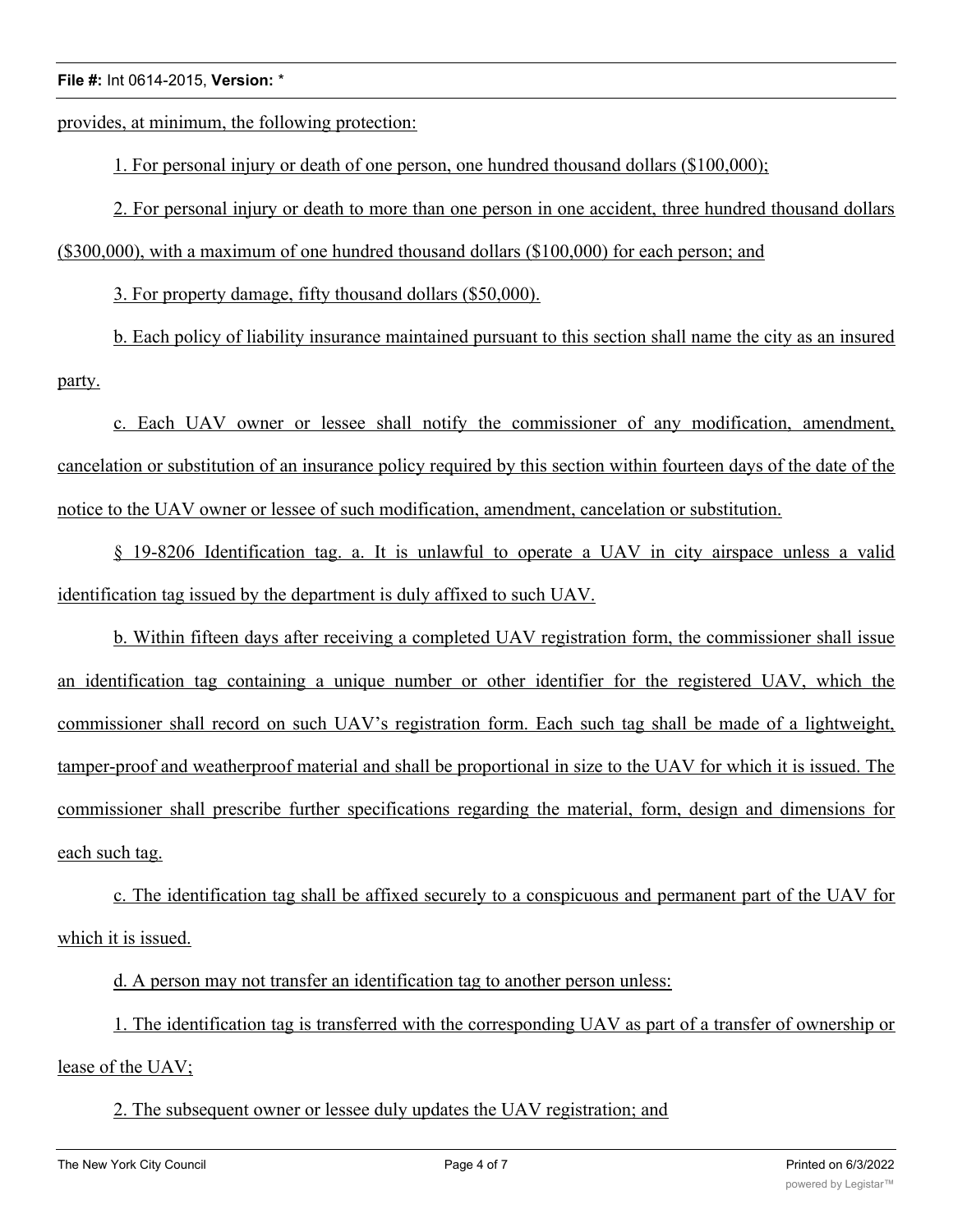3. The commissioner approves the use of the same identification tag for the UAV.

e. It is unlawful to affix a false identification tag to a UAV.

§ 19-8207 Exemptions. The following are exempt from the requirements of this subchapter:

a. Toy aircraft.

b. UAVs that are transported within the city but are not operated in city airspace.

c. UAVs that are air carriers pursuant to section 40102 of title 49 of the United States code.

§ 19-8208 Penalties. a. A person who operates a UAV that is required to be registered pursuant to this subchapter and is not so registered shall be liable for a civil penalty of two hundred fifty dollars (\$250) for a first violation and seven hundred fifty dollars (\$750) for each subsequent violation.

b. A person who operates a UAV without a registration tag affixed, if such a tag is required by this subchapter to be affixed to such UAV, shall be liable for a civil penalty of one hundred dollars (\$100) for a first violation and three hundred dollars (\$300) for each subsequent violation.

c. A person who knowingly affixes a false identification tag to a UAV shall be liable for a civil penalty of between three hundred dollars (\$300) and five hundred dollars (\$500) for a first violation, between five hundred dollars (\$500) and one thousand dollars (\$1,000) for a second violation, and between one thousand dollars (\$1,000) and five thousand dollars (\$5,000) for each subsequent violation.

d. A person who knowingly submits false information to the department as part of a registration under this subchapter shall be liable for a civil penalty of between three hundred dollars (\$300) and one thousand dollars (\$1,000) for each form submitted by the person that contains false information.

e. A person who operates a UAV that is required to be insured pursuant to this subchapter and is not so insured shall be liable for a civil penalty of two hundred fifty dollars (\$250) for a first violation and seven hundred fifty dollars (\$750) for each subsequent violation.

f. The penalties set forth in this section shall be in addition to any other penalty imposed by law. Where this section provides a range of penalties for a violation, the commissioner shall determine the penalty to be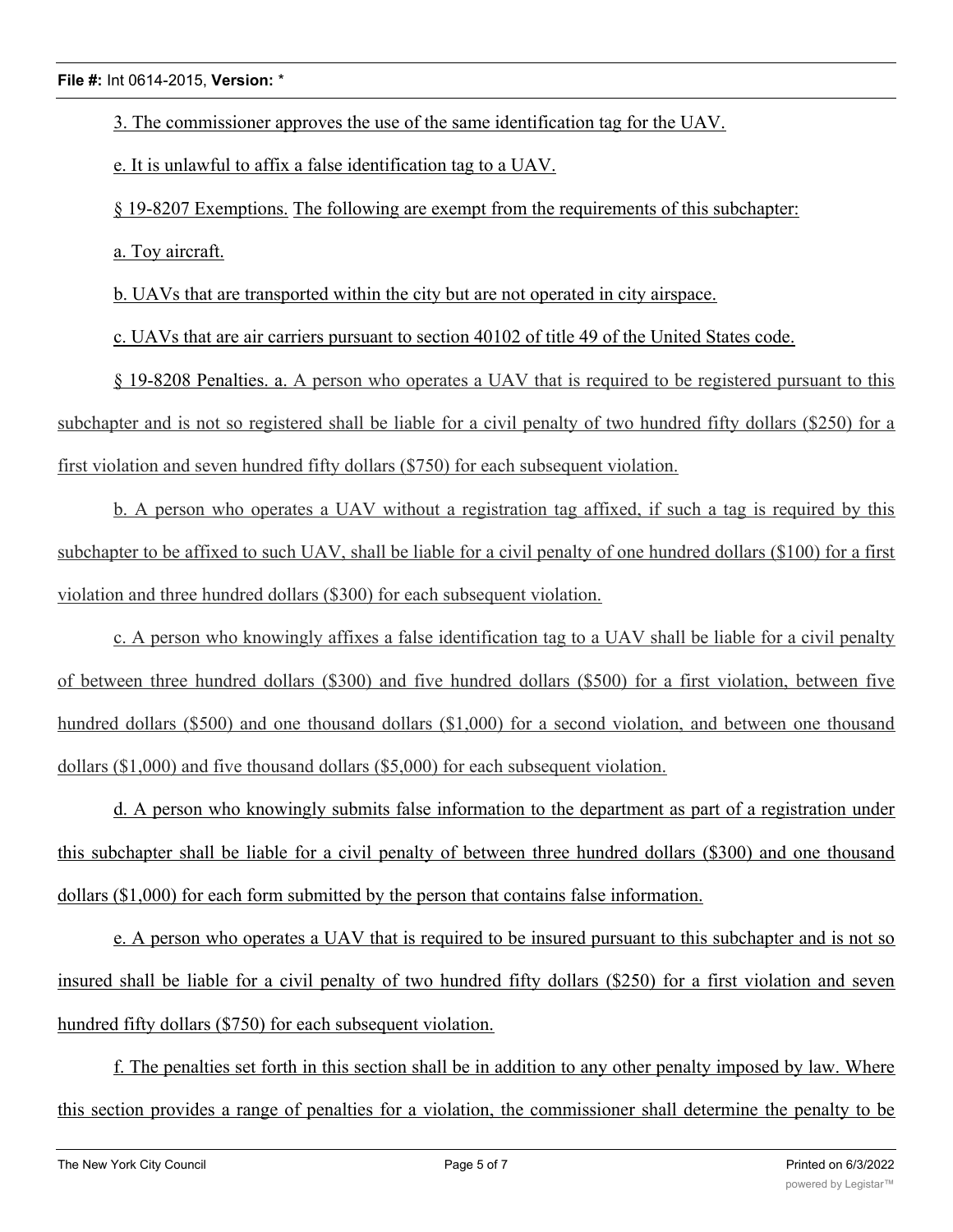imposed within such range.

§ 19-8209 Seizure. a. Any person authorized to enforce this subchapter may seize a UAV that is in violation of this subchapter. A UAV seized pursuant to this section shall be delivered into the custody of the department or another agency specified by the commissioner by rule. The commissioner shall hold a hearing to adjudicate the violation within five business days after the date of the seizure and shall render a decision within five business days after the conclusion of the hearing.

b. Where pursuant to such adjudication the commissioner finds no violation, the department shall release the UAV promptly upon written demand by the owner or lessee of the UAV.

c. Where pursuant to such adjudication the commissioner finds a violation of this subchapter, the department shall release the UAV upon payment by the owner of all applicable civil penalties and all reasonable costs of removal and storage.

d. The commissioner shall establish by rule the time within which UAVs that are not redeemed may be deemed abandoned and the procedures for their disposal.

e. Seizure of a UAV under this section, and any costs imposed incidentally to such seizure, shall be in addition to any other penalty or sanction provided for in section 19-8208.

§ 19-8210 Enforcement. The provisions of this subchapter and of rules and regulations promulgated pursuant to this subchapter may be enforced by any authorized officer or employee of the department, of the police department or of any other agency designated by the commissioner, or by any police or peace officer.

§ 19-8211 Rules. The commissioner may promulgate any rules and prescribe any forms necessary to carry out the provisions of this subchapter.

§ 19-8212 Reporting. a. The commissioner, in consultation with the police commissioner, shall submit one preliminary report and one final report to the mayor and the speaker of the council regarding the effectiveness of this subchapter and the rules promulgated thereunder at ensuring the safety of the public. The preliminary report shall be submitted no later than eight months after the effective date of the local law that